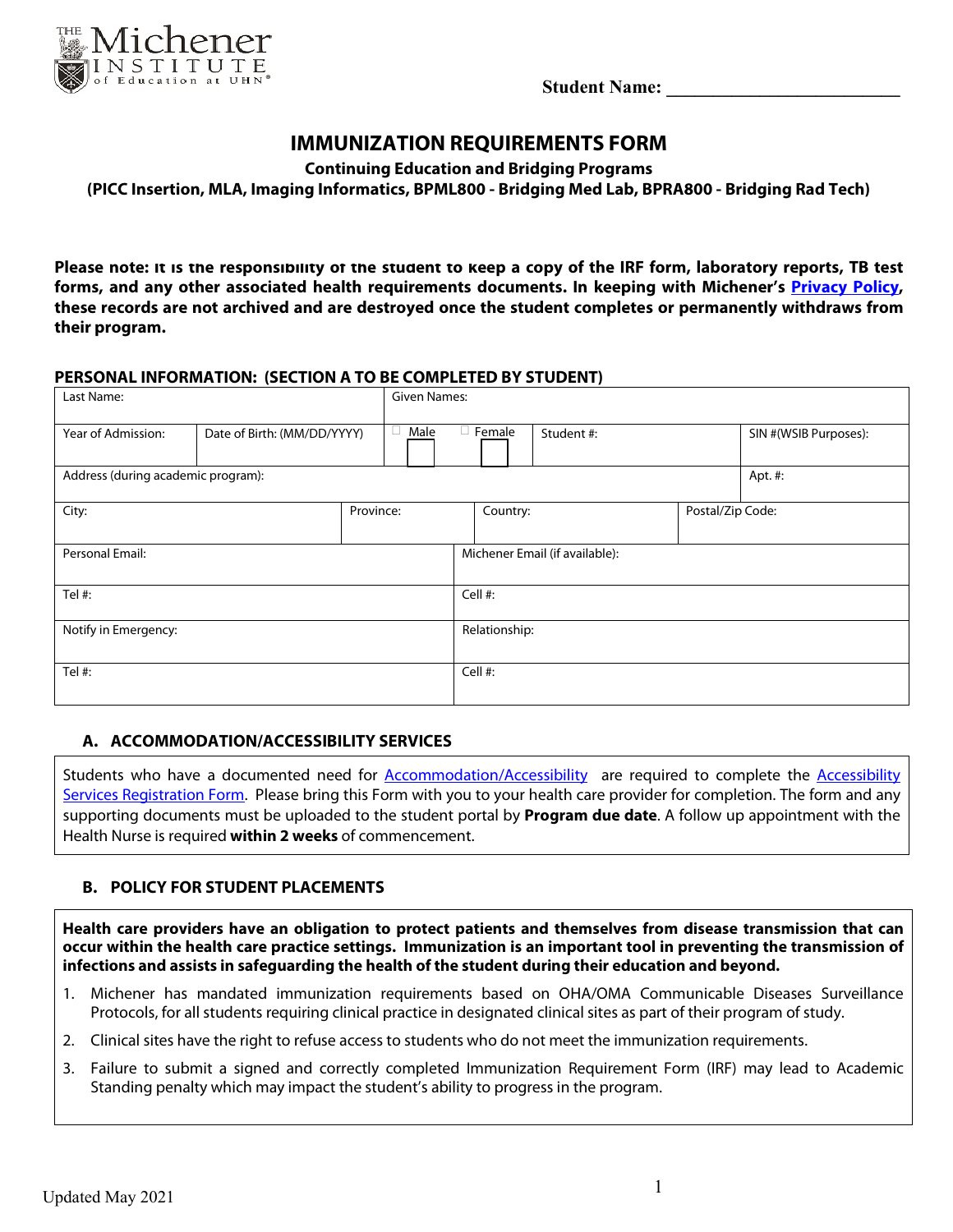

**Student Name:**  $\blacksquare$ 

#### **It is the student's responsibility to ensure the following:**

- 1. The IRF is completed, legible and signed by a health care provider. Medical exemption must be attached if applicable (no personal exemptions will be accepted).
- 2. Other requirements for clinical placement such as Standard First Aid/CPR-HCP (Health care provider) certification Vulnerable Sector /Persons Check (VSC/VPS) and Mask Fit Test, must be submitted by posted deadlines.

# **C. IMMUNIZATION REQUIREMENTS** (Please ensure the form is complete and legible) **Completion of Immunization requirements may entail more than one health care provider visit.**

#### **C1. Tetanus/Diphtheria/Pertussis**

A single adult dose (on or after 18<sup>th</sup> birthday) of Tdap-tetanus, diphtheria, pertussis is required. If the student has received the Tdap vaccination as an adult, a Tetanus and Diphtheria (Td) booster is recommended every 10 years. There is no contraindication in receiving Tdap if you had recently received Td vaccination. It is not necessary to wait until your next Td vaccination.

#### **Tetanus/Diphtheria/Pertussis(Adacel) Date:** \_\_\_\_\_\_\_\_\_\_\_\_\_\_\_\_\_\_\_\_\_\_\_\_\_\_\_\_\_\_\_\_\_\_\_\_\_\_

## **C2. Varicella**

Provide:

**(a)** a laboratory report as evidence of positive immunity\*, **or**

**(b)** documented evidence of receipt of 2 varicella vaccines at least 4 weeks apart **or**

**(c)** A laboratory confirmation of disease

\*If negative immunity, a series of 2 varicella vaccines, given 4 weeks apart is required if conditions (b) or (c) are not met. *If immunization is required plan for 6-8 weeks,* to complete the process.

**(a) A laboratory report confirming immunity** Result: \_\_\_\_\_\_\_\_\_\_\_\_\_\_ Date: \_\_\_\_\_\_\_\_\_\_\_\_\_\_\_

\*Varicella series of 2 vaccinations required if there is inadequate immunity

## **OR**

**OR** 

- **(b) Varicella vaccines:** dates of 2 vaccinations
	- 1. Varicella date: 2. Varicella date:  $(4-6$  weeks after 1st dose)

| $(c)$ A lab report confirming evidence of the disease Result: |  |  | Date: |
|---------------------------------------------------------------|--|--|-------|
|---------------------------------------------------------------|--|--|-------|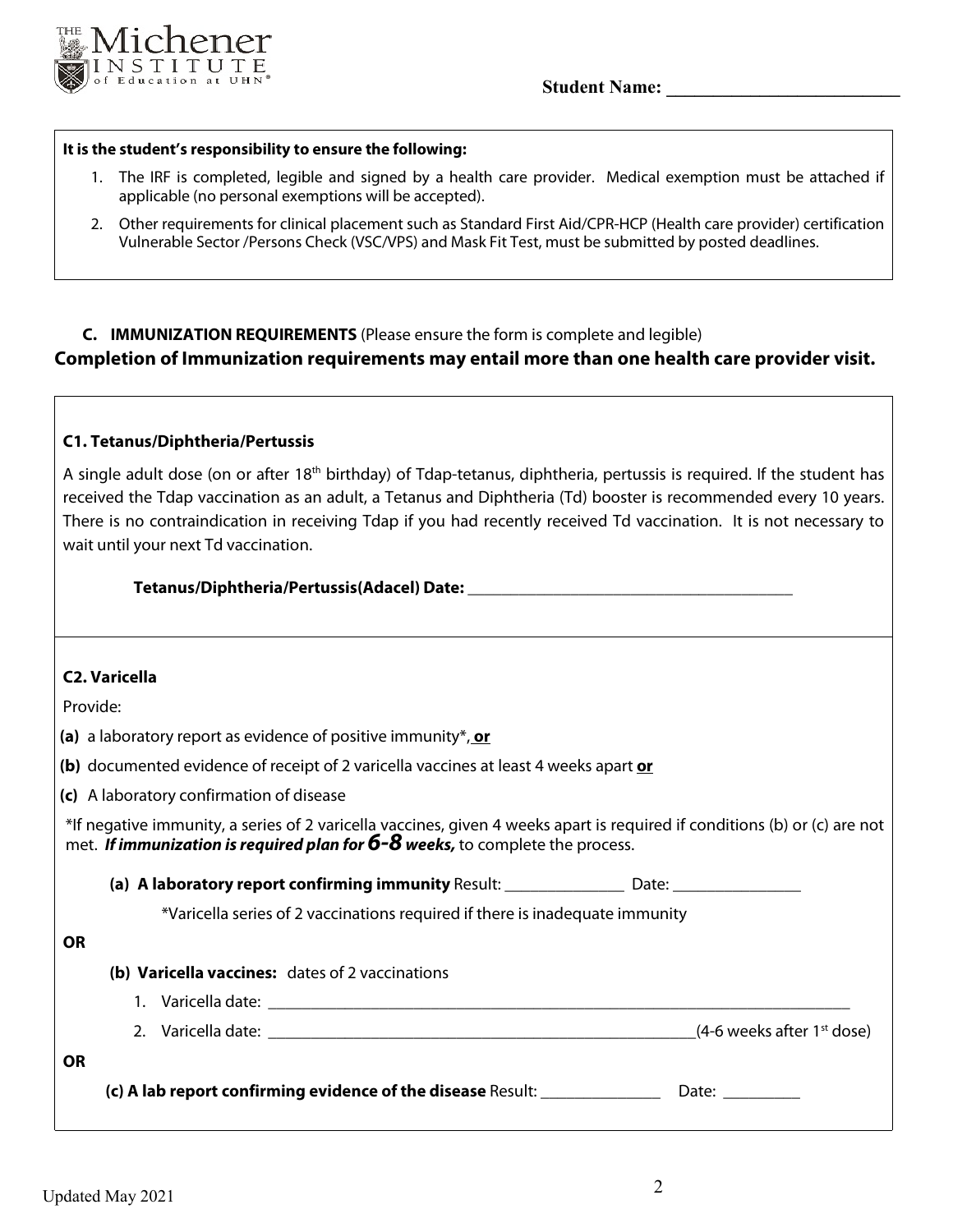

## **C.3 Measles, Mumps, Rubella**

|            | required plan for 8 weeks to complete the process. |                                                                                                           | Provide proof of a series of two MMR immunizations with the initial MMR vaccination date on or after 1 <sup>st</sup> birthday. A<br>2 <sup>nd</sup> MMR vaccine will be required if only one MMR immunization is documented. For students unable to provide<br>documentation of previous MMR immunization, a laboratory report showing immunity is required; if negative<br>immunity, a booster series of 2 dose(s) of MMR vaccine administered 4 weeks apart is required. If immunization is                                                                                                                       |
|------------|----------------------------------------------------|-----------------------------------------------------------------------------------------------------------|---------------------------------------------------------------------------------------------------------------------------------------------------------------------------------------------------------------------------------------------------------------------------------------------------------------------------------------------------------------------------------------------------------------------------------------------------------------------------------------------------------------------------------------------------------------------------------------------------------------------|
|            |                                                    |                                                                                                           | a. Initial MMR vaccination dates, on or after 1st birthday, with doses given at least 4 weeks apart                                                                                                                                                                                                                                                                                                                                                                                                                                                                                                                 |
|            |                                                    |                                                                                                           |                                                                                                                                                                                                                                                                                                                                                                                                                                                                                                                                                                                                                     |
| <b>OR</b>  |                                                    | Measles, Mumps and Rubella - Immunity (MMR laboratory report)                                             |                                                                                                                                                                                                                                                                                                                                                                                                                                                                                                                                                                                                                     |
|            |                                                    |                                                                                                           |                                                                                                                                                                                                                                                                                                                                                                                                                                                                                                                                                                                                                     |
|            |                                                    |                                                                                                           |                                                                                                                                                                                                                                                                                                                                                                                                                                                                                                                                                                                                                     |
|            |                                                    |                                                                                                           |                                                                                                                                                                                                                                                                                                                                                                                                                                                                                                                                                                                                                     |
|            |                                                    |                                                                                                           |                                                                                                                                                                                                                                                                                                                                                                                                                                                                                                                                                                                                                     |
| C.4        | <b>Hepatitis B:</b>                                |                                                                                                           |                                                                                                                                                                                                                                                                                                                                                                                                                                                                                                                                                                                                                     |
|            |                                                    |                                                                                                           | Provide laboratory report as evidence of positive immunity. If negative immunity, a series of 3 injections may be<br>required with follow up blood test. If immunization is required plan for 6-9 months, to complete the process.<br>(Accelerated series should be completed in 3 months, with a follow up booster in 12 months to achieve life-long<br>immunity). * <b>Blood test 1 month after 3<sup>rd</sup> dose</b> . If previous immunization was remote (e.g. public school) and lab work<br>is negative - give one dose of vaccine and re-test 4-6 weeks later. If negative again, complete second series. |
|            | Dates of 3 vaccinations:                           |                                                                                                           |                                                                                                                                                                                                                                                                                                                                                                                                                                                                                                                                                                                                                     |
|            | 1 <sup>st</sup> Series                             |                                                                                                           | 2 <sup>nd</sup> Series                                                                                                                                                                                                                                                                                                                                                                                                                                                                                                                                                                                              |
|            |                                                    |                                                                                                           |                                                                                                                                                                                                                                                                                                                                                                                                                                                                                                                                                                                                                     |
|            |                                                    |                                                                                                           |                                                                                                                                                                                                                                                                                                                                                                                                                                                                                                                                                                                                                     |
|            |                                                    |                                                                                                           |                                                                                                                                                                                                                                                                                                                                                                                                                                                                                                                                                                                                                     |
| <b>AND</b> | Non converter                                      | Proof of Immunity (Hep B laboratory report1)<br>Proof of Immunity (Hep B laboratory report 2 if required) |                                                                                                                                                                                                                                                                                                                                                                                                                                                                                                                                                                                                                     |
|            |                                                    | of 2 series. Series must be completed prior to the end of the first semester of study.                    | * An additional Hepatitis B series of 3 vaccinations required if there is inadequate immunity up to a maximum                                                                                                                                                                                                                                                                                                                                                                                                                                                                                                       |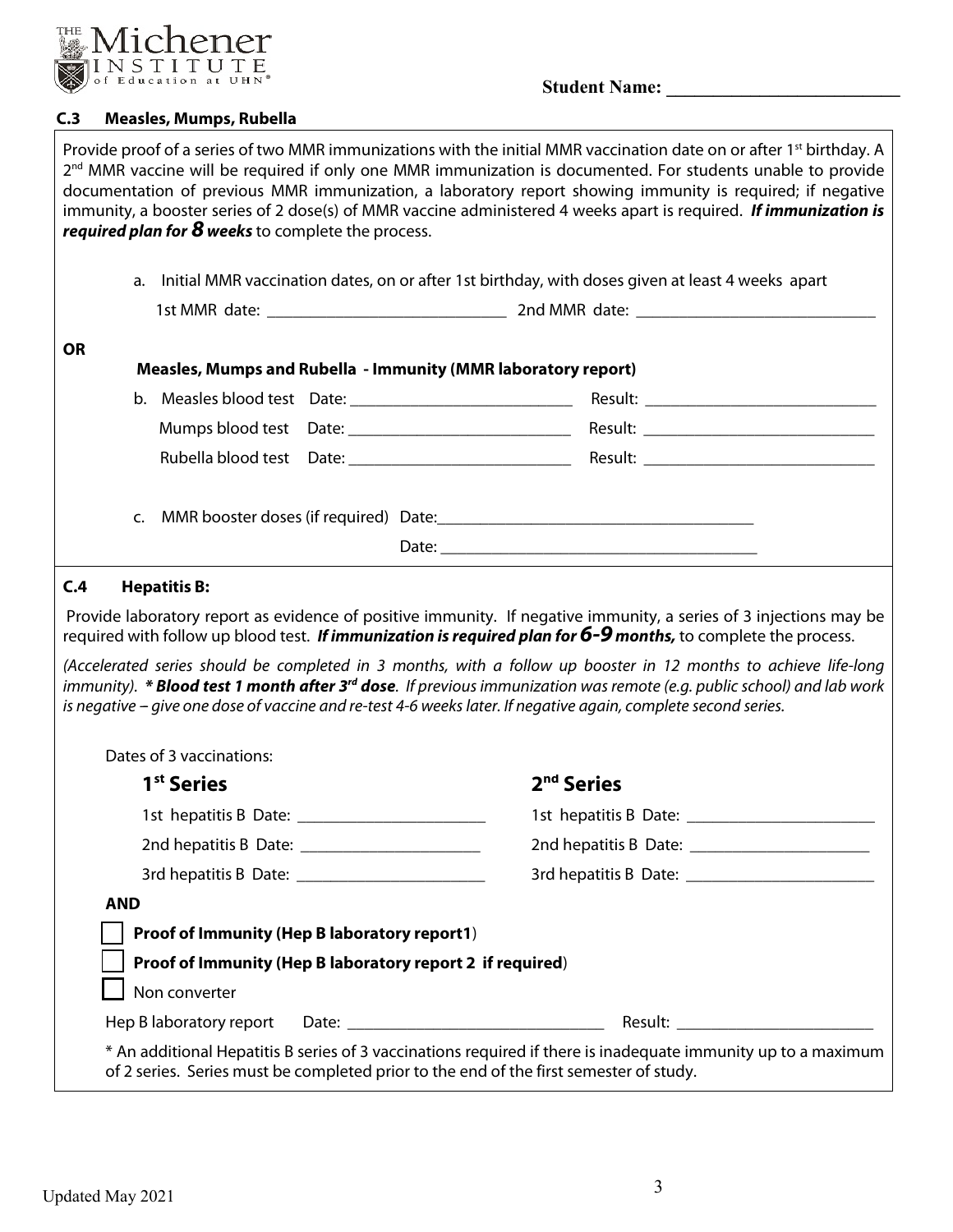

# **Student Name: \_\_\_\_\_\_\_\_\_\_\_\_\_\_\_\_\_\_\_\_\_\_\_\_\_**

| C.5<br><b>Covid-19 Vaccine</b> – Proof of completed vaccination required for all students coming on-site.       |           |                                                                                                                                                                                                                                  |
|-----------------------------------------------------------------------------------------------------------------|-----------|----------------------------------------------------------------------------------------------------------------------------------------------------------------------------------------------------------------------------------|
| Attach proof of 1 <sup>st</sup> and 2 <sup>nd</sup> vaccine doses.                                              |           |                                                                                                                                                                                                                                  |
| Covid-19 Vaccine (Pfizer-BioNTech, Moderna, AstraZeneca)                                                        |           |                                                                                                                                                                                                                                  |
| Covid Vaccine #1:                                                                                               |           |                                                                                                                                                                                                                                  |
| Covid Vaccine #1:                                                                                               |           |                                                                                                                                                                                                                                  |
| D. TUBERCULOSIS SERVIELLANCE REQUIREMENTS.                                                                      |           |                                                                                                                                                                                                                                  |
| 2-Step TB test is required for all students regardless of BCG vaccination, with the following exceptions:       |           |                                                                                                                                                                                                                                  |
| (a) you have had a documented prior 2-step TB skin test, or                                                     |           |                                                                                                                                                                                                                                  |
| (b) you have a contraindication to TB skin test, or                                                             |           |                                                                                                                                                                                                                                  |
| (c) you had a negative one-step TB skin test within the last 12 months, then a single TB skin test is required. |           |                                                                                                                                                                                                                                  |
| If the skin test is positive a chest X-Ray report must be provided. May take 4 weeks to complete, the process.  |           |                                                                                                                                                                                                                                  |
| History of TB infection: $\Box$ Yes $\Box$ No                                                                   |           |                                                                                                                                                                                                                                  |
|                                                                                                                 |           |                                                                                                                                                                                                                                  |
| History of a positive TB test $\Box$ Yes $\Box$ No                                                              |           |                                                                                                                                                                                                                                  |
|                                                                                                                 |           |                                                                                                                                                                                                                                  |
| be attached.<br>2-Step TB Test                                                                                  |           | * If yes, a negative chest x-ray report, dated after the date of a medical assessment of the positive TB test must                                                                                                               |
| <b>Date administered</b>                                                                                        | Date read | <b>Results</b>                                                                                                                                                                                                                   |
|                                                                                                                 |           | mm                                                                                                                                                                                                                               |
|                                                                                                                 |           | mm                                                                                                                                                                                                                               |
|                                                                                                                 |           | <b>Annual 1-Step:</b> Most recent TB skin test must have been completed within the last year, include with 2-step                                                                                                                |
| <b>Date administered</b>                                                                                        | Date read | <b>Results</b>                                                                                                                                                                                                                   |
|                                                                                                                 |           | mm                                                                                                                                                                                                                               |
| $\blacksquare$ Report attached.  Chest X-Ray:  Required only if TB test result $\geq$ 10 mm (positive result).  |           |                                                                                                                                                                                                                                  |
|                                                                                                                 |           |                                                                                                                                                                                                                                  |
| <b>E. RECOMMENDED VACCINATIONS</b>                                                                              |           |                                                                                                                                                                                                                                  |
| E.1<br>not been vaccinated, the clinical site has the right to refuse access.                                   |           | Influenza Vaccine – annually each fall, from October 1 <sup>st</sup> –November 30. Michener highly recommends all<br>students be vaccinated with influenza vaccine(s). If there is an outbreak at the clinical site and you have |
| E.2<br>recommended for all Medical Laboratory Sciences students.                                                |           | Bacterial Meningococcal Vaccine (Menactra or Menveo, Strains A, C, Y, and W135) is not mandatory but                                                                                                                             |

 $\mathcal{L}_{\text{max}}$  and  $\mathcal{L}_{\text{max}}$ 

 $\bar{a}$